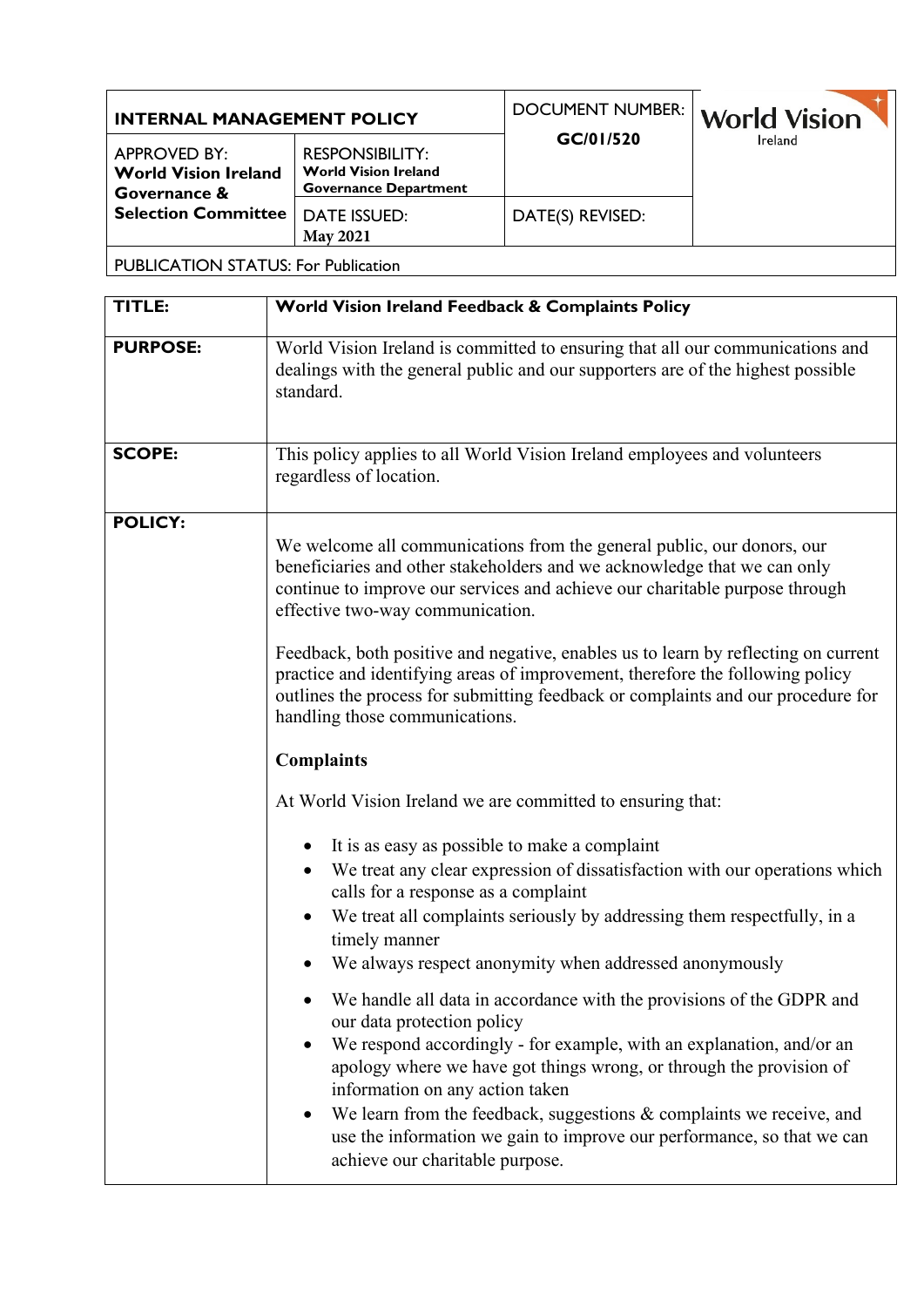# **Submitting a Complaint**

We are committed to reviewing every single complaint carefully & to resolving it in a timely manner. All complaints received either by phone or by email will be acknowledged within 7 working days, and a response provided within a maximum of 14 working days.

### **Due to current government restrictions, complaints made by post will take longer to be responded to.**

If you do have a complaint about any aspect of our work, you can contact our office in writing, by email, or by telephone. In the first instance, your complaint will be handled by our dedicated Supporter Engagement Team.

To assist the team in addressing any complaints, we would ask that you please provide us with as much information as possible, ensuring that you let us know how you would like us to respond to you and providing us with the relevant contact details.

# **What happens next?**

If the complaint cannot be resolved by our Supporter Engagement Team, they will escalate it to the relevant Senior Manager who will acknowledge receipt and do everything they can to resolve it within 7 working days. Our Governance and Compliance Manager and/or the Fundraising and Communications Director will also be informed at this stage, and if a resolution is not found, your complaint will then be escalated to our Chief Executive Officer who will provide a response within 14 working days of receiving the escalated complaint.

# **What if the complaint is still not resolved?**

If you are not happy with our Chief Executive Officer's response, you may get in touch again by writing to World Vision Ireland's Board Chairperson. The Chairperson will ensure that your appeal is considered at Board level and will respond to you within 14 working days of this consideration by Board members.

Ideally, in the first instance you should address your complaint to the organisation as outlined above. You may however at any stage make your complaint to the Charities Regulator and further guidance can be found in our Donor Feedback & Complaints policy (link)

# **Feedback, Queries & Suggestions**

World Vision Ireland also welcomes feedback and suggestions for improvement from beneficiaries, members of the public, members of staff and all other stakeholders. Whether you have feedback on a campaign, questions on the impact of our activities, or ideas and suggestions for new activities, World Vision Ireland welcomes your input.

### **Submitting Feedback**